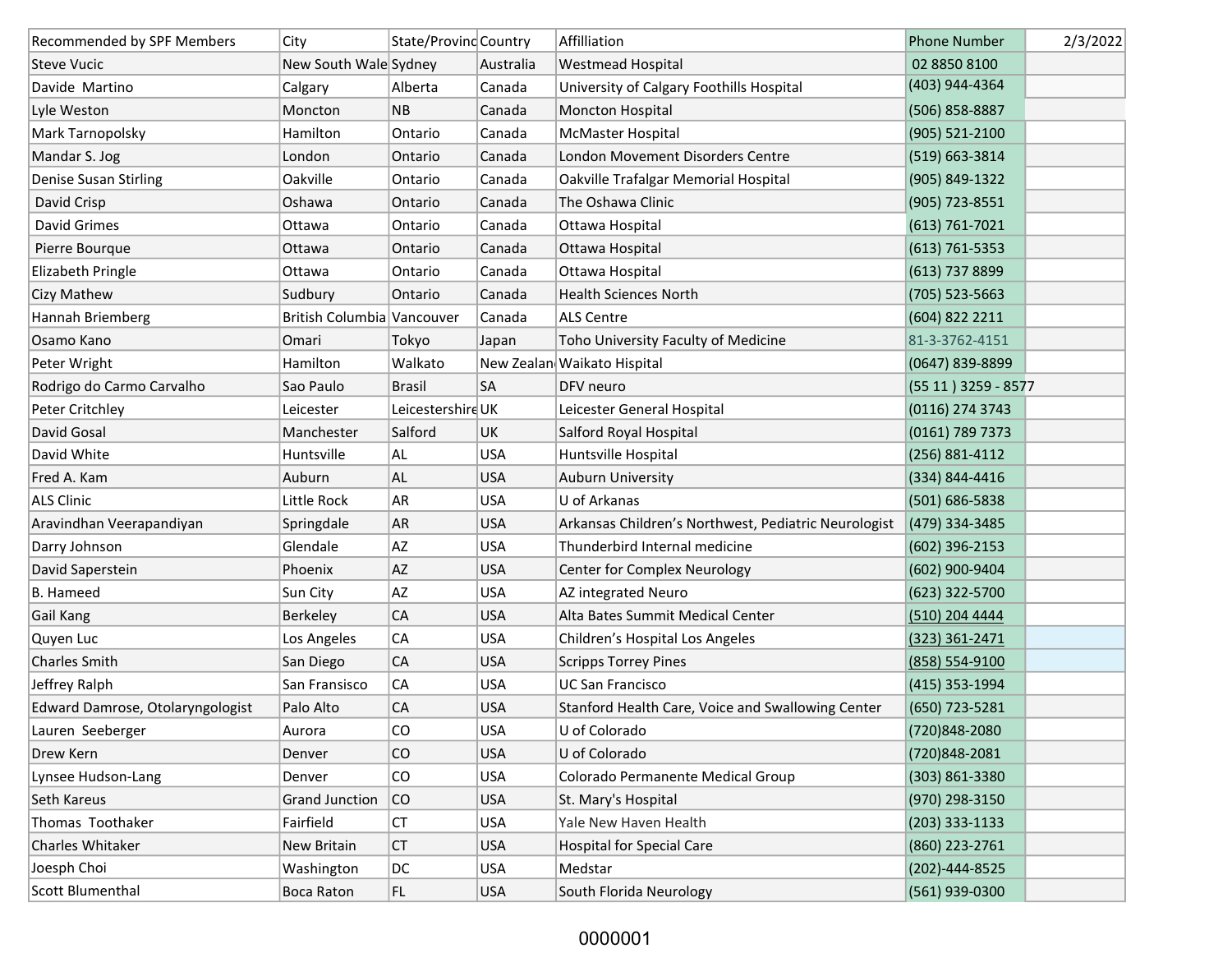| Sanjay Yathirage               | <b>Bradenton</b>    | FL        | <b>USA</b> | Manatee Memorial Hospital                      | (941) 877-7007     |                |
|--------------------------------|---------------------|-----------|------------|------------------------------------------------|--------------------|----------------|
| <b>Brian Costell</b>           | Delray Beach        | FL.       | <b>USA</b> | <b>Coral Springs Medical Center</b>            | (561) 4821027      |                |
| Bjorn Oskarsson                | Jacksonville        | FL        | <b>USA</b> | Mayo Clinic                                    | (904) 953-0853     |                |
| Rossitza Chichkova             | Tampa               | FL        | <b>USA</b> | <b>USF Health</b>                              | (813) 396-9478     |                |
| Tuan Vu                        | Alanta              | FL.       | <b>USA</b> | <b>ALS Clinic USF Tampa</b>                    | (813) 3969478      |                |
| Rocio Garcia                   | Alanta              | GA        | <b>USA</b> | <b>Emory University ALS Department</b>         | (404) 7783443      |                |
| <b>Johnathon Glass</b>         | Alanta              | GA        | <b>USA</b> | <b>Emory University ALS Department</b>         | (404) 7783444      |                |
| Neil Lava                      | Alanta              | GA        | <b>USA</b> | <b>Emory University ALS Department</b>         | (404) 7783445      |                |
| William R Boydston             | Atlanta             | GА        | <b>USA</b> | Scottish Rite Hospital                         | (404) 785-2900     |                |
| John Morgan                    | Augusta             | GA        | <b>USA</b> | Augusta University                             | 706-721-4581       |                |
| Lynn K Struck                  | Des Moines          | ΙA        | <b>USA</b> | Methodist Hospital                             | (515) 241-4200     |                |
| <b>Christopher Nance</b>       | Iowa City           | IA        | <b>USA</b> | University of IA                               | (304) 598-6127     |                |
| John Kamholtz                  | Iowa City           | IA        | <b>USA</b> | University of IA                               | (319) 356-2572     | May be retired |
| Jackie Whitesel                | <b>Boise</b>        | ID        | <b>USA</b> | St. Alphonsus Regional Medical Center          | (208) 302-4200     |                |
| Robert Freidman                | <b>Boise</b>        | ID        | <b>USA</b> | St Luke's Clinic                               | (208) 884-1333     |                |
| Senda Driss                    | Chicago             | IL.       | <b>USA</b> | Northwestern                                   | (312) 695-7950     |                |
| Teepu Siddique                 | Chicago             | IL.       | <b>USA</b> | Northwestern                                   | $(312) 695 - 7950$ |                |
| Octavia Kincaid                | Evanston            | IL.       | <b>USA</b> | North Shore Health System                      | (847) 570-2570     |                |
| Megan Shanks                   | Lincolnshire        | IL        | <b>USA</b> | North Shore Health System                      | (847) 570-2570     |                |
| David A. Josephson             | Indianapolis        | IN        | <b>USA</b> | <b>JWM Neurology</b>                           | $(317) 806 - 6991$ |                |
| Karen Roos                     | Indianapolis        | IN        | <b>USA</b> | IU Health Physicians Neurology                 | $(317)$ 948-5450   |                |
| James E McKiernan Jr           | Louisville          | <b>KY</b> | <b>USA</b> | <b>Baptist Health</b>                          | (502) 895-7265     |                |
| <b>Kevin Callerame</b>         | <b>Baton Rouge</b>  | LA        | <b>USA</b> | Our Lady of the Lake Physician Group Neurology | (225) 215-2193     |                |
| Elizabeth Mcbee Raynor         | Boston              | MA        | <b>USA</b> | <b>Beth Israel Deaconess</b>                   | $(617) 667 - 7000$ |                |
| Nasem Atassi                   | Boston              | MA        | <b>USA</b> | <b>Mass General</b>                            | $(617)$ 724-3914   |                |
| Sabrina Paganoni               | Boston              | MA        | <b>USA</b> | <b>Mass General</b>                            | (617) 724-3914     |                |
| David Weinberg                 | Brighton            | MA        | <b>USA</b> | St. Elizabeth's Medical Center                 | (617) 789-2375     |                |
| <b>Matthew Pulikin</b>         | Hyannis             | MA        | <b>USA</b> | Cape Cod Hospital                              | (774) 470-2460     |                |
| Albert A. Ackil                | Taunton             | MA        | <b>USA</b> | Morton Hospital                                | (774) 470-2460     |                |
| Liana Rosenthal                | Baltimore           | MD        | <b>USA</b> | John's Hopkins Hospital                        | (410) 616-2816     |                |
| Nicholas Maragakis             | Baltimore           | MD        | <b>USA</b> | John's Hopkins Hospital                        | (410) 61499874     |                |
| Ricardo Roda                   | Baltimore           | MD        | <b>USA</b> | John's Hopkins Hospital                        | (410) 614-9402     |                |
| Nirjal Nikhar                  | Olney               | MD        | <b>USA</b> | Neurology Clinic of Washington                 | (301) 2607600      |                |
| Tamara Schwartz                | Scarborough         | ME        | <b>USA</b> | <b>Maine Medical Partners Neurology</b>        | (207) 883-1414     |                |
| John Fink                      | Ann Arbor           | MI        | <b>USA</b> | U of Michigan                                  | (734) 936-8173     |                |
| David Green                    | Farmington Hills MI |           | <b>USA</b> | Michigan Institute of Neurological Disorders   | $(248)$ 553-0010   |                |
| Khalaf Bushara                 | Minneapolis         | ΜN        | <b>USA</b> | University of Minnesota Ataxia Clinic          | $(612)$ 273-3000   |                |
| Jeremy Keane Cutsforth-Gregory | Rochester           | MN        | <b>USA</b> | Mayo Clinic                                    | (507) 266-7890     |                |

## 0000002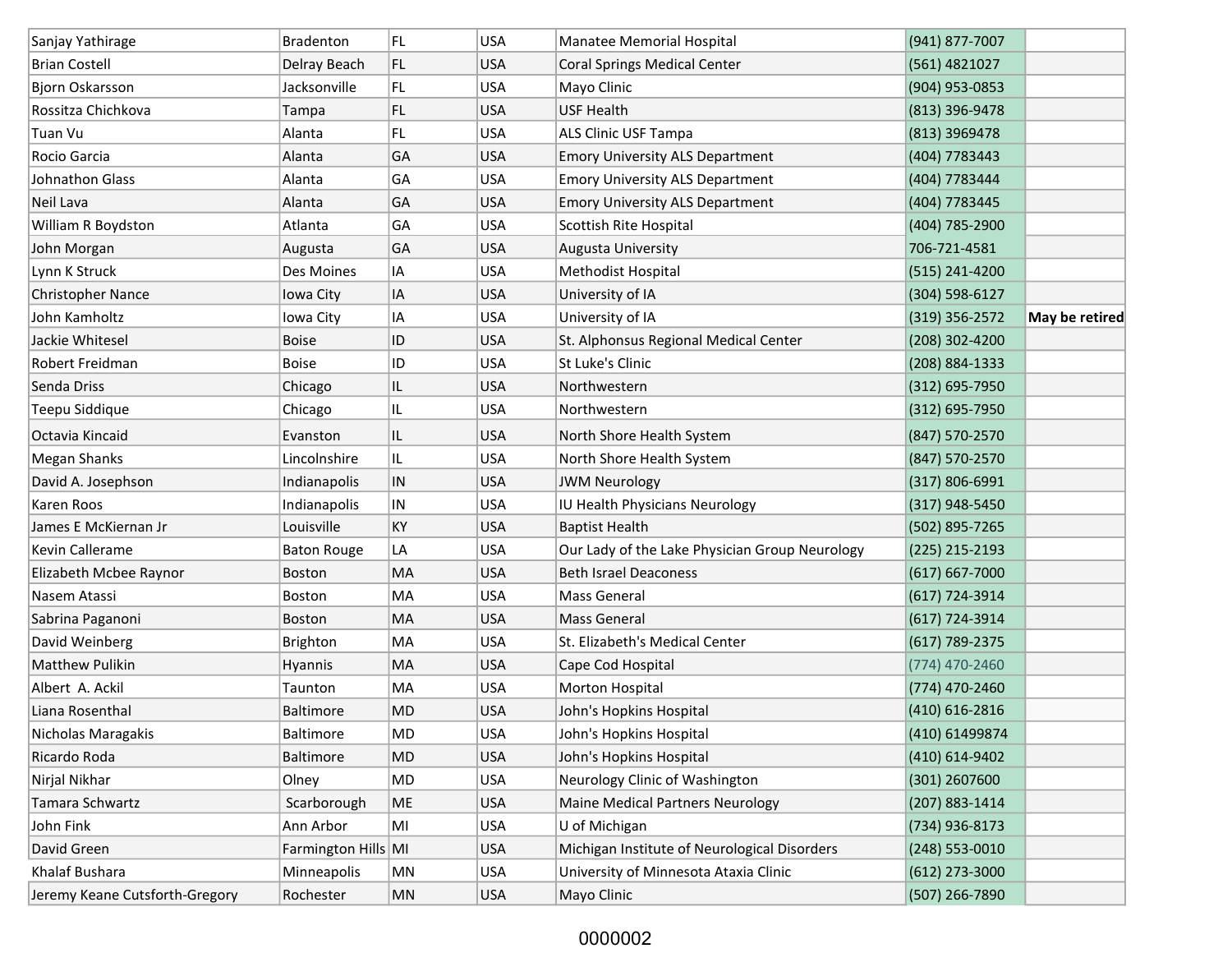| William Logan                              | O'Fallon          | <b>MO</b> | <b>USA</b> | Mercy Clinic Neurology                              | (314) 227-2020     |
|--------------------------------------------|-------------------|-----------|------------|-----------------------------------------------------|--------------------|
| Jennifer Zhai                              | Springfield       | <b>MO</b> | <b>USA</b> | Mercy Clinic Neurology                              | (417) 820-2064     |
| Ghazala Hayat                              | St Louis          | <b>MO</b> | <b>USA</b> | Saint Louis University Hospital                     | (314) 977-6082     |
| Vettaikorumakankav "Veda" Vedanara Madison |                   | <b>MS</b> | <b>USA</b> | The Mississippi Center for Advanced Medicine        | $(601)$ 499-0935   |
| <b>Richard Bedlack</b>                     | Durham            | <b>NC</b> | <b>USA</b> | Duke Neurological Disorders Clinic                  | (919) 6687600      |
| Alyson Hommel                              | Wilmington        | <b>NC</b> | <b>USA</b> | <b>NHRMC Physicans</b>                              | $(910) 662 - 7500$ |
| Stephen L. Lee                             | Lebanon           | <b>NH</b> | <b>USA</b> | Dartmouth Hitchcock Memorial Hospitable             | $(603) 650 - 5104$ |
| Keith McAvoy                               | Manchester        | <b>NH</b> | <b>USA</b> | Notre Dame Pavilion at Catholic Medical Center      | (603) 695-2940     |
| Steven Bloomfield                          | Edison            | NJ        | <b>USA</b> | JFK Neuroscience Institute                          | (732) 321-7010     |
| Michael P Silverstein                      | Hackensack        | <b>NJ</b> | <b>USA</b> | Hackensack University Medical Center                | $(201)$ 488-1515   |
| Nizar Souayah                              | <b>Newark</b>     | NJ        | <b>USA</b> | Rutgers New Jersey Medical School                   | (973) 972-2550     |
| <b>Eugene Lesser</b>                       | Albuquerque       | <b>NM</b> | <b>USA</b> | University of New Mexico                            | (505) 272-3342     |
| <b>Tomas Holmlund</b>                      | Amherst           | <b>NY</b> | <b>USA</b> | Hackensack University Medical Center                | $(716)$ 250-2000   |
| Nicholas J. Silvestri                      | <b>Buffalo</b>    | <b>NY</b> | <b>USA</b> | <b>Buffalo General Medical Center</b>               | (716) 859-5600     |
| Itzhack Haimovic                           | <b>Great Neck</b> | NY        | <b>USA</b> | Neurological Specialties of Long Island             | $(516)$ 487-4464   |
| Roger W. Kula                              | Lake Success      | <b>NY</b> | <b>USA</b> | Chiari Neurosurgical Center                         | $(516)$ 442-2250   |
| Mark Gudesblatt                            | Long Island       | <b>NY</b> | <b>USA</b> | South Shore Neurologic Associates                   | $(631) 666 - 3939$ |
| Naomi Lubarr                               | Manhatten         | <b>NY</b> | <b>USA</b> | <b>Mount Sinai</b>                                  | (212) 844-8888     |
| Louis Weimer                               | New York          | <b>NY</b> | <b>USA</b> | Columbia University Medical Center                  | $(212)$ 305-1516   |
| Matthew Harms                              | New York          | <b>NY</b> | <b>USA</b> | Columbia Presbyterian                               | $(212)$ 3056876    |
| Hiroshi Mitsumoto                          | New York          | <b>NY</b> | <b>USA</b> | Columbia University Medical Center                  | (212) 305-1319     |
| Myassar Zarif                              | Patchogue         | <b>NY</b> | <b>USA</b> | Southshore Neurologic Associates                    | $(631) 758 - 1910$ |
| David Herrmann                             | Rochester         | <b>NY</b> | <b>USA</b> | <b>Strong memorial Hospital</b>                     | (585) 341-7500     |
| Megan H. Hyland                            | Rochester         | <b>NY</b> | <b>USA</b> | University of Rochester Medical Center              | (585) 275-7854     |
| Dragos Mihaila                             | Syracuse          | <b>NY</b> | <b>USA</b> | <b>Upstate Hospital</b>                             | $(315) 464 - 4243$ |
| Robert Sherman                             | Tarrytown         | <b>NY</b> | <b>USA</b> | Phelps Memorial Hospital CenterT                    | $(212)$ 235-1531   |
| Mark Courey, Otolaryngologist              | New York          | NY        | <b>USA</b> | Mount Sinai Doctors Faculty Practice Otolaryngology | $(212)$ 241-9410   |
| Yasushi Kisanuki                           | Columbus          | OH        | <b>USA</b> | Ohio State Wexner Medical Center                    | $(614)$ 293-8714   |
| Adam Quick                                 | Columbus          | OH        | <b>USA</b> | <b>Center for Neuromuscular Disorders</b>           | $(614)$ 293-6111   |
| Kevin Klos                                 | Tulsa             | OK        | <b>USA</b> | Movement Disorder Clinic                            | (918) 392-4530     |
| Kimberly Goslin                            | Portland          | OR        | USA        | Providence                                          | (503) 215-8025     |
| Michael Balm                               | Springfield       | OR        | <b>USA</b> | Oregon Neurology                                    | (541) 868-9430     |
| Hristelina Ilieva                          | Philadelphia      | PA        | <b>USA</b> | Jefferson Weinberg ALS Center                       | $(215)$ 955-8880   |
| Leo F McCluskey                            | Philadelphia      | PA        | <b>USA</b> | Penn Medicine                                       | (215) 829-5464     |
| Pedro Gonzalez                             | Philadelphia      | PA        | <b>USA</b> | U of Pennsylvania Hospital                          | $(215)$ 829-6500   |
| Rizwan Smeer Akhtar                        | Philadelphia      | PA        | <b>USA</b> | U of Pennsylvania Hospital                          | $(215)$ 829-6500   |
| Terry Heiman-Patterson                     | Philadelphia      | PA        | USA        | Temple, Neurology                                   | (800) 836-7536     |
| Colin Quinn                                | Spruce            | PA        | <b>USA</b> | University of PA                                    | $(215) 662 - 3606$ |

## 0000003